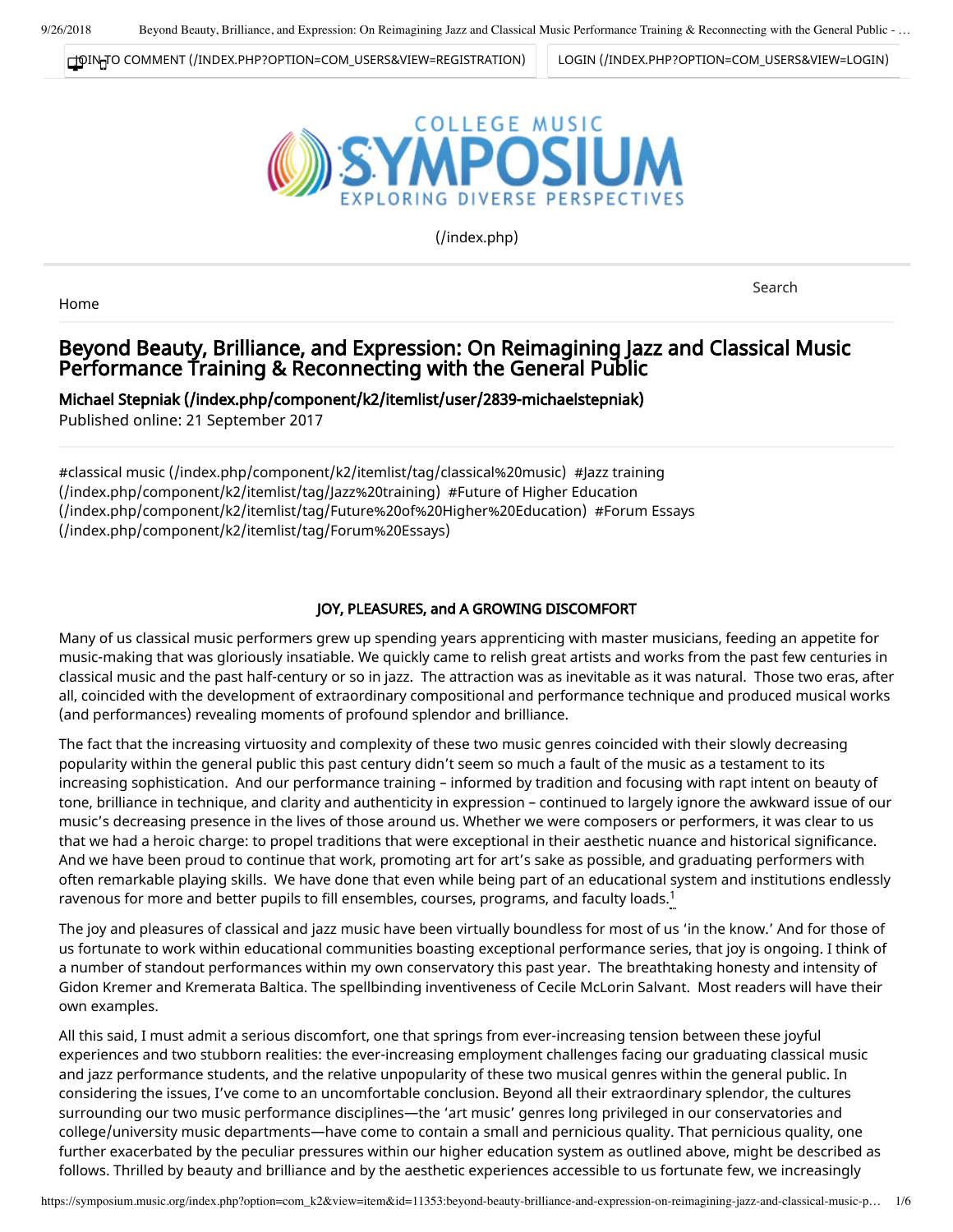9/26/2018 Beyond Beauty, Brilliance, and Expression: On Reimagining Jazz and Classical Music Performance Training & Reconnecting with the General Public - ...

adopted an attitude that cared little for one additional critical component of musicianship (at least as understood long ago): the interest to connect with and move the average general-public listener. The cost of that inherited mindset among both composers and performers, of our 'not caring if you listen,' has been nothing short of devastating.

Consider, never in human history have people had easier access to music. As studies such as the 2016 Music Consumer Insider Report and Nielsen Music 360 Study of 2015 have revealed, a large portion (over 90%) of the U.S. population listens to music beyond 20 hours each week, and young people are especially engaged with music. While there is broad engagement with music, there are two musical genres which have increasingly moved to the periphery of ordinary life; the very two genres that I would argue have become unusually comfortable ignoring emotional connection between music performer and the general-public listener. It should come as no surprise when we learn (as we do annually now from the Nielsen Music Year End Report) that public consumption of classical or jazz music recordings typically hovers at around 1% of such consumption. As the jazz pianist Bill Anschell bluntly explained with only slight exaggeration, "People who want to play jazz actually outnumber those who enjoy or even tolerate it, let alone pay to hear it." The decline has been a long time coming. Classical music appears to have represented around 25% of all albums sold in the United States in 1950, and jazz represented approximately 35% of sales for record companies in the early 1960s.

In the more recent past, our schools have increasingly responded to the above-named dichotomy with tweaks to curriculum: new courses for students in social media branding, marketing, entrepreneurship! And many of us leaders have replied to the unpopularity issue with a sigh, lamenting the many external reasons jazz and classical music have become tied for least popular musical genre. We can list many culprits: diminishing attention spans; the proliferation of entertainment options for audiences; the more sophisticated (i.e., slick) use of marketing and promotion by popular music agencies and artists; waves of anti-intellectualism; the lack of our own attention to marketing; and worse-than-ever level of pre-college education (including general music education).

Many of our performance-oriented artist faculty have been less concerned regarding the above-named realities. Their viewpoint is understandable. Buoyed by the success that they and their most fortunate student performers have had and continue to have as performers within major venues, buoyed by a well-developed and reliable audience base for traditional programing within their own institutions, and having in front of them a repertoire and discipline worthy of life-long examination, why should they care much about issues of general popularity or the employment marketplace facing the typical graduating music performer? It's a question that tuition-paying-parents of those same graduating students are more than happy to answer. $2$ 

## WAYS WE IN HIGHER EDUCATION MAY HELP?

I sense that there are ways we in higher education could help this state of affairs; ways that we could fundamentally reshape general BM/MM/DMA performance degrees not only to continue the development and promotion of exceptional artistry (we MUST stand for that), but also to help strengthen the orientation of our young musicians towards connection-making. $3$ 

The following list of strategies is but a starting point. And to be clear, I suspect that even their full employment would not radically improve the popularity of our musical genres or ease the tough employment landscape facing our graduating students anytime soon. Given the state of things, however, we must do still more to move things in the right direction.

To begin with, our music schools would need to reimagine the very concept of musicianship; enlarging our shared working definition to include not only beauty of sound, brilliance of technique, and authenticity of expression, but also a central concern with connecting with general-public listeners. As we're reminded weekly, this additional concern is being embraced by an extraordinary array of forward-looking professional ensembles and companies – consider the experiments of California Symphony or Opera Philadelphia for just two recent examples.

Along similar lines, we would need to reshape our apprenticeship model, ensuring that evaluations in our BM/MM/DMA performance degrees—whether end-of-semester juries or recitals—reflected that larger understanding of musicianship, focused not only on how well a student sounded and played/sang, but to what extent she was able to connect with and engage members of the general public in and through her musical performance. I think here of teachers like Midori who often push students to perform not in a recital hall but in unorthodox public spaces and in front of people typically unfamiliar with our music genres. (Even this approach—hardly radical to be sure—remains far outside the norm in our conservatories and music schools.) Yes, we would need to develop new evaluation methods. Our music schools have multiple ways of measuring how well a student sounds and plays/sings, but we certainly don't have robust ways to measure a student's achievement in "attracting and engaging members of the general public." Creating a relevant evaluation tool would be exceptionally difficult, but likely not impossible. Of course, some may be scandalized by the idea of attempts to assess something so extraordinarily personal and subjective. But if we are to evaluate music performance in the academy (and it seems we must), shouldn't we be taking honest steps to evaluate what has long been one of the chief aims of music making, namely, the ability to connect with and move a typical fellow human being?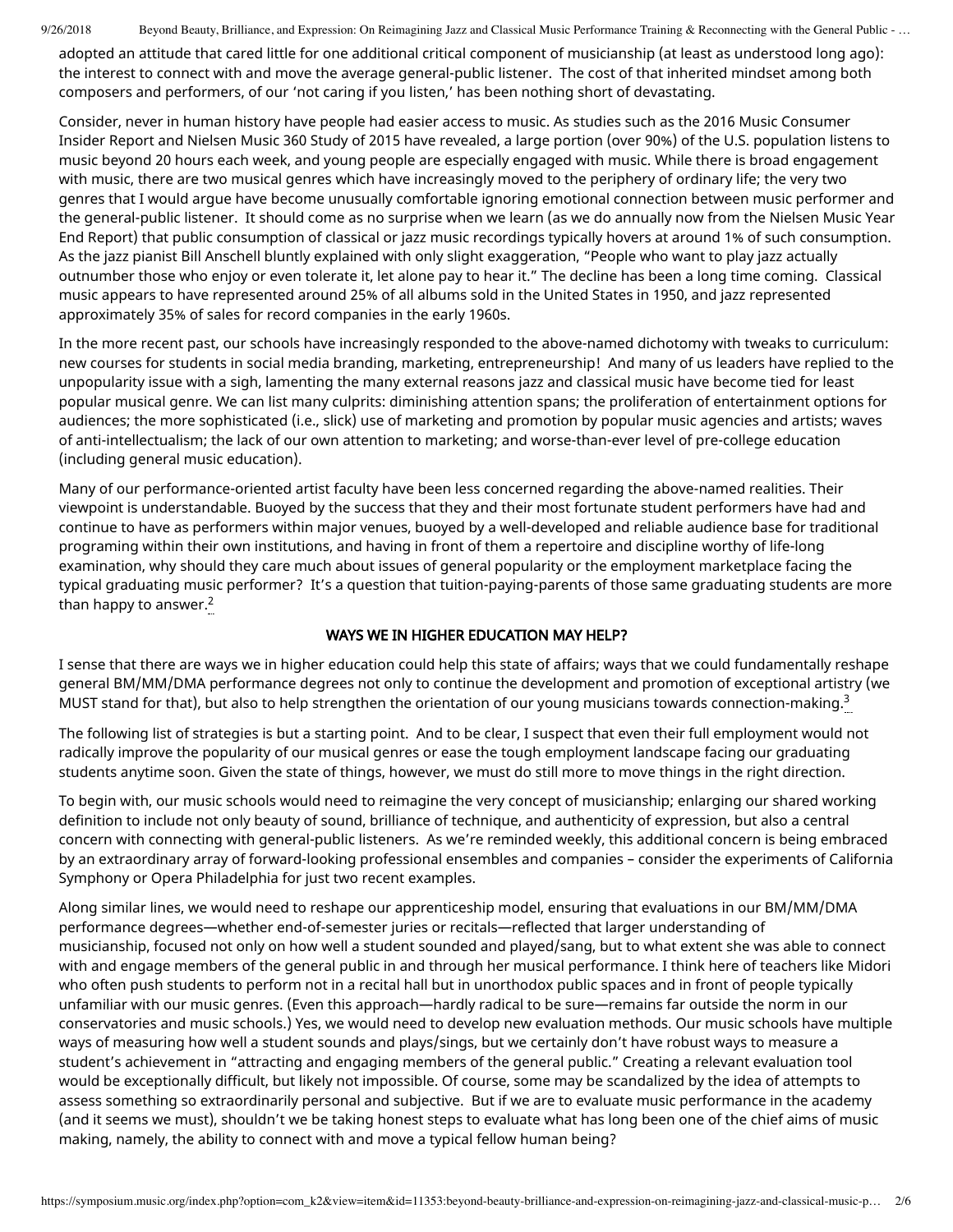9/26/2018 Beyond Beauty, Brilliance, and Expression: On Reimagining Jazz and Classical Music Performance Training & Reconnecting with the General Public - ...

I beg the reader's patience to consider an anecdote that might illuminate this further. A few months ago, I was chatting with a musician I've admired for decades. Beyond being one of the leading jazz and classical performers of our time, he directs a top conservatory-based jazz program. While talking about the latest crop of new students, he paused to reflect on one audition this year that particularly stood out for him and his faculty. He described (with ongoing fascination) what happened at the end of that audition. I paraphrase. "My faculty always have a lot to say. But after this kid played, well, no one was saying a thing. And I asked him—this kid from [a northern European country]—'where did you learn to play like that?' He talked about having grown up listening to various recordings of major jazz artists and feeling the music as they felt it. I asked him again, 'Yeah, but how did you learn to play like that?' The kid finally explained that for the past few years, he and a couple of his friends would regularly go to nursing homes and other small venues and perform in front of people in his community." The point was clear: this student's performance evidenced more than just beauty and brilliance and skill in expression; it revealed a richly developed sensitivity to connecting with fellow human beings. It was a sensitivity made possible by his pursuit of a path far outside the norm of how we train and evaluate musicians. It is precisely that quality which I am suggesting we help promote, including (especially) during moments of formal assessment.

Related to the strategy above, we could reshape hiring practices. Hiring decisions for typical performance faculty could increasingly incorporate questions such as the following: "How will this applicant strengthen our ability to train musicians who might not only perform brilliantly but also connect with general members of the public?" Our investment in strengthening connection to members of a diverse population would also require a greater commitment to diversity and inclusion. (Yes, classical music in particular continues to have a diversity problem.) And a relevant hiring question would certainly be "How will this faculty or staff applicant help strengthen our commitment to excellence, including inclusion and diversity?"

It might be too obvious to state, but our efforts to tackle this issue seriously would likely fail without us better ensuring that performance students received regular mentorship from and had access to meaningful internships with artists (both regular faculty and external professionals) who were not only committed to the heritage and future of their musical genre, but were also skilled in effectively building programs of great music (whether old or new) to engage members of the general public from young to old—where they were. Those locations might include places such as schools or retirement homes, community centers or hospitals for children, pubs or libraries. I mention children for a specific reason. For too long, our conservatories and music schools have perceived the hard work of imagining and creating meaningful musical experiences for families and children as—at best—a distraction from the central work of developing artistry. There are many artists who are making strides in this area. One thinks, for example, of Orli Shaham's Baby Got Bach concert series, the family-oriented performances delivered by groups such as the extraordinary reed quintet Calefax, or the outreach efforts for younger people by Jazz at Lincoln Center. Given the need to build audiences, and the paucity of music in public schools across this country, it's past time we helped more of our undergraduate and graduate students develop skills relevant to the joyful and difficult work of connecting with young audiences. We should not assume that all students have an interest in focusing on children or family programming, but more of our students deserve an opportunity to develop skillfulness in that area.

Advancement towards the above goal would probably also require us to be more diligent in building strategic and three-way partnerships between our schools and those artists and arts presenting organizations that share a dedication to beauty, brilliance, and music's capacity to communicate to and move the person with no classical/jazz experience or training. There are many such presenting organizations and artists around. As my own conservatory has learned working with certain artists and the nearby Washington Performing Arts or the Ryuji Ueno Foundation, that type of triple partnership provides many benefits, ranging from opportunities for more authentic connection-making with regional communities to financial advantages for all.

We would likely also need to make hiring and funding decisions for music ensembles with a greater eye to impact connection-making. Music schools and programs that elevated human connection to a central value in musicianship training would certainly be interested to judge the success of a training orchestra or jazz ensemble (and its director) not only according to how well it executed a repertoire/program, but also regarding how successful its programming and performance was in attracting and connecting with new audience members from the surrounding local region. Without diminishing commitment to technical excellence and artistry, ensemble directors and leaders would be challenged to assume a new and central role in strengthening the impact and relevance of our music to those around.

And yes, the pursuit of the radical change being considered here would require us to better help undergraduate and graduate students develop practical skills especially relevant to navigating and succeeding in contemporary society. As we're constantly reminded, the surrounding marketplace rewards technological savviness, marketing acumen, and the ability to utilize social media and online platforms. This added area of instruction and learning represents an opportunity for us to further build organic partnerships with cutting-edge programs and faculty in business, marketing, and related university departments or schools. That type of collaboration and expertise sharing can not only strengthen the preparation of our students for professional success and increase their networks of colleagues, it can also create opportunities for instructional cost sharing.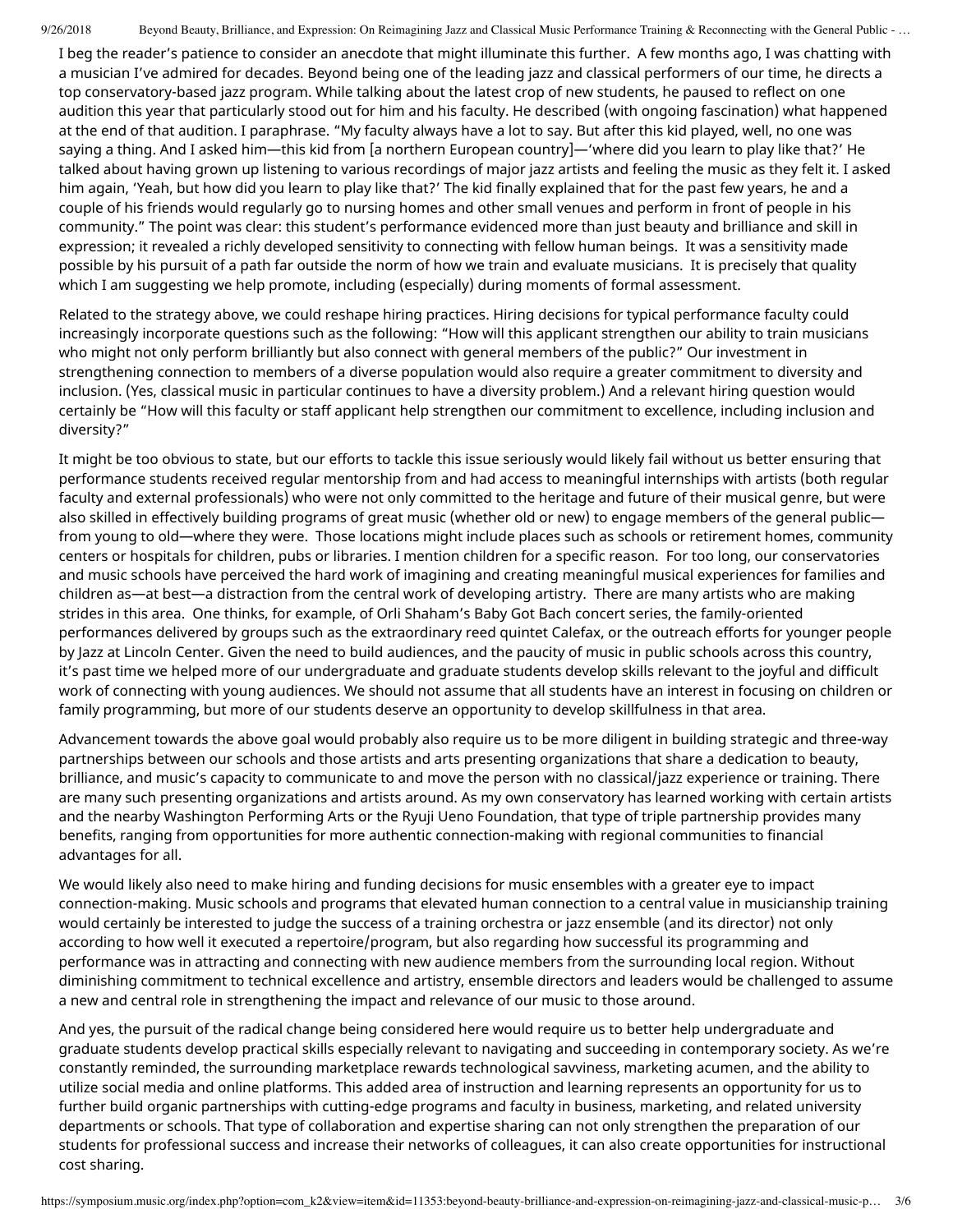#### SOME LIKELY CRITICISMS

I know that fellow colleagues may well have criticisms of what has been outlined and proposed. $^{\rm 4}$ 

Some heads of future-oriented music schools might well argue that their institutions are in fact making good progress in helping graduates better navigate an extraordinarily challenging marketplace that cares quite little for our music. One thinks, for example, of DePauw's unusually comprehensive 21st Century Musician initiative. Or the multiple initiatives being pursued at Eastman, SMU, Oberlin, FSU, New England Conservatory, Juilliard, and elsewhere (including my own school). While helpful, the strategies being currently promoted and undertaken in many schools, I would argue, don't go anywhere far enough. Pursuing tweaks at the edges of curricula, these strategies do not truly get at the core of what needs fixing.

The individual passionate about traditional repertoire and the integrity of either of these two musical genres may certainly be wondering whether these changes, focused as they are upon the interest of members of the general public, wouldn't simply end up producing a hodge-podge of crossover artists. Wouldn't changes such as those outlined above simply produce young creative types who neither advanced jazz nor classical music, but crafted experiences which temporarily beguiled general audiences with music that represented watered-down versions of multiple styles? The question and related concern is understandable. Many professional orchestras and music organizations, after all, have resorted to crafting those exact experiences in hopes of attracting and connecting with new ticket-purchasing audience members. I believe that this concern is misplaced. Our music students bring with them an exceptional range of interests and sensitivities. Yes, some might end up becoming crossover artists. But a far greater number would likely remain singularly committed to their musical heritage and repertoire and successfully advance the field in ways that had both authenticity and integrity, especially if mentored by faculty possessing those very same values and goals.

Other readers may be dismissive of core aspects of the above argument, pointing out that artist-teachers in our music schools and conservatories have in fact long focused on connection-making. After all, those readers might posit, our performance faculty typically give marked attention to a student's skill to communicate a mood or idea clearly through her singing or playing. That contention is true, but misses the mark. Expression is no substitute for connection of the type advocated here, where what is prized is not only a performer's clear expression but his/her interest in the general-public listener's engagement and emotional response. Again, I would argue that our training and apprenticeship model in classical and jazz performance pays little attention to the orientation or attitude of the performer towards listeners unfamiliar with our exceptionally-developed musical genres. Indeed, the degree of a performer's aloofness or disinterest in the experience of the general-public listener is typically deemed irrelevant to the judged quality of the related music performance. The clearest expression of that assumption is found in our primary methods of performance evaluation – whether beginning-ofsemester ensemble auditions, jury rubrics, recital evaluations, or studio grades – virtually none of which evaluate a performer's interest or ability to connect with general-public listeners.

Still other readers may be asserting that now is the most extraordinary of times for our two music genres, and that the concerns raised here are of the 'sky-is-falling' variety. I am as hesitant to admit our situation is hopeless as I am to claim it is free of pernicious flaws. (To be fair, it is much too complicated to be described in any straightforward way.) Like many fellow classical musicians, I read with some interest the energetic exchange a few years ago between Greg Sandow and Heather Mac Donald (as carried out in Sandow's blog and Mac Donald's writing in City Journal). As readers here likely know, their argument outlined two seemingly opposite positions: that classical music was dangerously in decline (Sandow) or within a golden era (Mac Donald). I was one of the many readers who agreed with a fair bit of what both Mac Donald and Sandow outlined. We have done well in the academy to highlight and contribute to the latter quality (i.e., a golden era) – at no time has the performance level been greater, or pursued by a greater variety of ensembles and performers in more locales. But we have been far less courageous in admitting to the former.

Other readers might be questioning the relevance and viability of the above strategies for our conservatories and most focused young performers. I agree that a tiny portion of our young (and sometimes most gifted) musicians have limited ability and interest in connecting and giving attention to what others around them think and feel. Given their potential capacity to also enrich our musical landscape, there is strong argument for keeping their training as is. And highly-specialized degree tracks within our conservatories, such as the Performance Certificate and Artist Diploma, I would argue, offer those students exceptional and best support.

The great majority of our young and gifted musicians, however, seem entirely prepared to learn and thrive within music programs that would newly dedicate themselves to beauty, brilliance, expression, and music's capacity for building human connection. Indeed, we shouldn't underestimate the capacity of these students to be thought leaders in this work. As a cherished friend and veteran music school leader recently reflected, "we can take comfort in the fact that more young people today want to engage in meaningful music making than in any time in history." Note that he wasn't referencing faculty or our current model of instruction. His point was that an unusual percentage of students seem ready to address the challenges our genres face. We can and must support them better.

#### OUR STUDENTS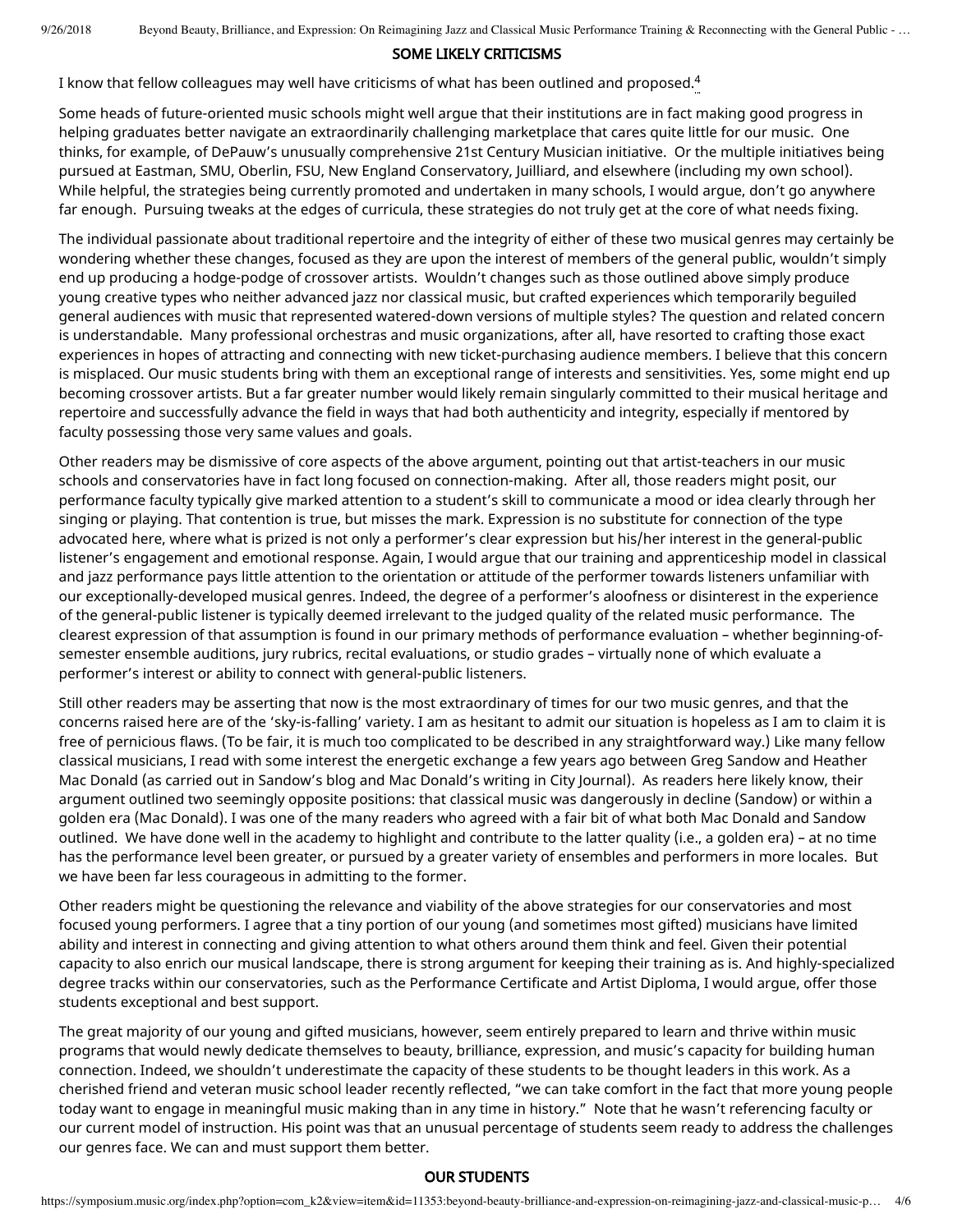9/26/2018 Beyond Beauty, Brilliance, and Expression: On Reimagining Jazz and Classical Music Performance Training & Reconnecting with the General Public - ...

In the end, the quality and character of our students is perhaps the single greatest source of hope for the futures of these two musical genres. Yes, a not insignificant portion of our conservatory and music school faculty likely understand the dire circumstances surrounding our musical genres. And some of them would no doubt be willing to embrace the considerable challenge of enlarging our definition of musicianship and adding the above-named core value to their work, helping to begin strengthening the relevance of our musical genres to everyday life. Their willingness to overhaul entire curricula would, of course, be vital to any progress. It seems clear that such willingness would be more than matched by the readiness of our young musicians to tackle the issue described here. Beyond bringing great passion for their music, they bring a readiness and interest to newly invest in human interconnectedness.

To put it simply, we are surrounded by a next generation ready to play a key role in strengthening the relevance of our cherished musical genres to those around. We can and must do better to support them in that task.

### **NOTES**

 $^1$  Like cogs in wheels within wheels, none of us can easily claim moral responsibility for the overabundance of graduates entering our professional fields.

 $^2$ A small but important aside regarding our higher education landscape. Some readers of this journal may have already read Atar Arad's warm-hearted essay in the recent August 15 issue of Strings magazine. He described in that article something that many of our music performance faculty wish: that we could support the development of young musicians who enter higher education with an unconditional love for music by providing them with a learning and teaching environment relative free of the myriad practical concerns related to marketplace and career pathways. (It's certainly something I wish.) But what would it actually take for us to be able to teach art-for-art's sake in a way that was also responsible to the realities of the marketplace? At the very least, it would likely require a radical reduction (10-fold? 20-fold?) in the number of music performance programs and graduating students. As far as I can tell, though, there are too many compelling justifications to continue the status quo. No, it is unlikely that we will pursue any reduction in the number of music performance programs, faculty, and students voluntarily.

 $3$  The potential role of specialized Certificate and Diploma degrees within our conservatories is discussed later in the essay.

 $^4$  For practical purposes, only a handful of the more likely areas of disagreement are discussed here. As many readers will understand, the interconnectedness and complexity of issues relevant to this topic are of stunning variety and number.



[Michael Stepniak \(/index.php/component/k2/itemlist/user/2839-michaelstepniak\)](https://symposium.music.org/index.php/component/k2/itemlist/user/2839-michaelstepniak)



The Polish-Australian Michael Stepniak – a past member of the board of directors at the Council of Fine Arts Deans; a concert violist and violinist with performances in 11 countries; and a former student at Harvard, Peabody Conservatory, Northwestern, New England Conservatory, and Atlantic Union College – is Dean and Professor of Music at Shenandoah Conservatory (Shenandoah University, VA).

[www.su.edu/conservatory/dean-michael-stepniak/ \(http://www.su.edu/conservatory/dean-michael-stepniak/\)](http://www.su.edu/conservatory/dean-michael-stepniak/)

[Login \(/index.php?option=com\\_users&view=login\)](https://symposium.music.org/index.php?option=com_users&view=login) to post comments